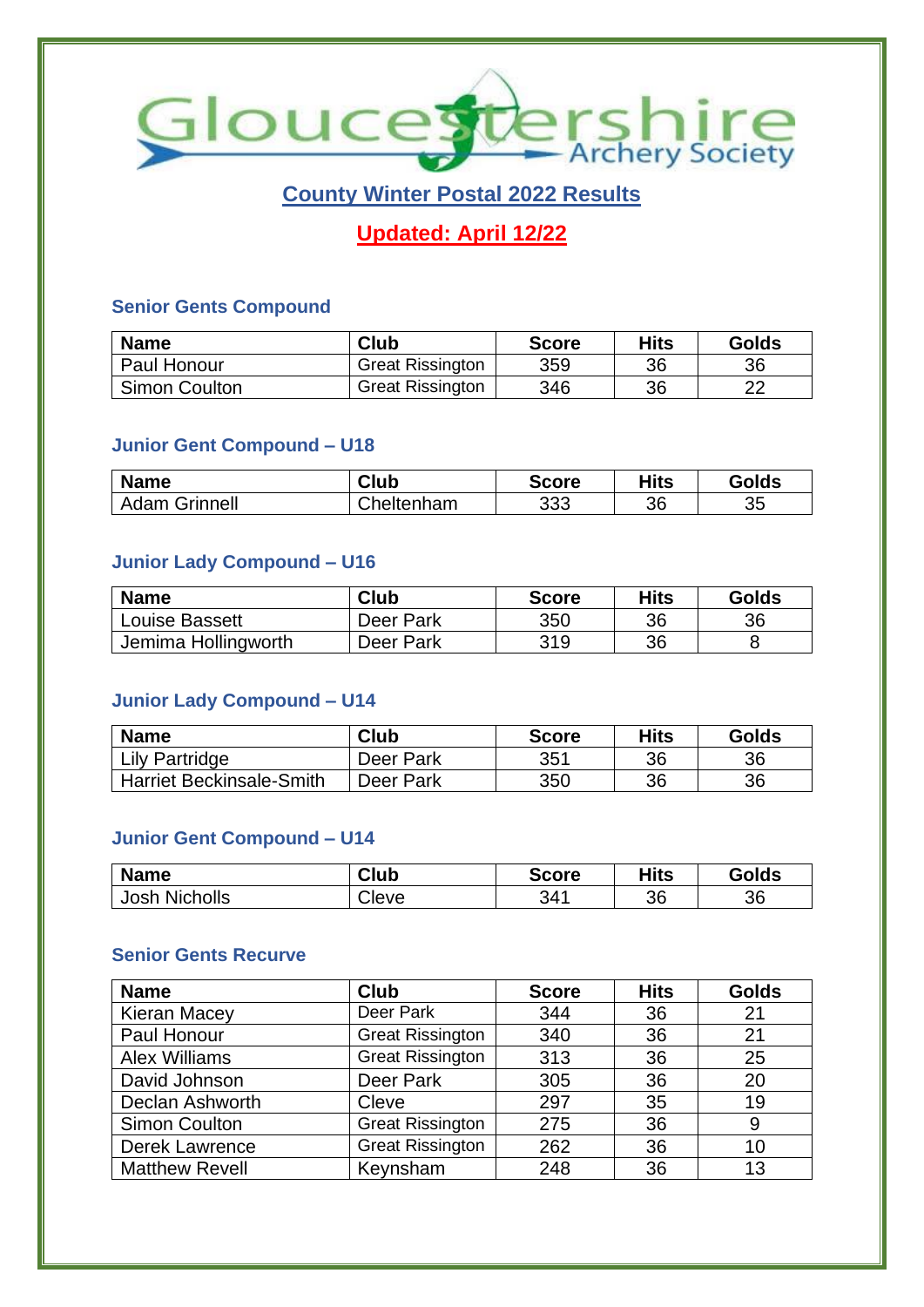### **Senior Lady Recurve**

| <b>Name</b>           | <b>Club</b>             | <b>Score</b> | <b>Hits</b> | <b>Golds</b> |
|-----------------------|-------------------------|--------------|-------------|--------------|
| <b>Karen Macey</b>    | Deer Park               | 331          | 36          | 13           |
| Pat Holroyd           | <b>Great Rissington</b> | 326          | 36          | 14           |
| <b>Wendy Coulton</b>  | <b>Great Rissington</b> | 301          | 36          |              |
| Monika Lukasik        | Keynsham                | 280          | 36          | 15           |
| <b>Claire Bassett</b> | Deer Park               | 246          | 36          |              |

### **Junior Lady Recurve – U18**

| <b>Name</b>       | Club       | <b>Score</b> | <b>Hits</b> | Golds |
|-------------------|------------|--------------|-------------|-------|
| Izabella Johnson  | Deer Park  | 312          | 35          | 23    |
| Georgia Wade      | Cheltenham | 301          | 36          |       |
| <b>Holly Wade</b> | Cheltenham | 263          | 36          |       |

#### **Junior Gent Recurve – U18**

| <b>Name</b>       | Club       | <b>Score</b> | Hits | <b>Golds</b> |
|-------------------|------------|--------------|------|--------------|
| <b>Josh Watts</b> | Cheltenham | 322          | 36   | 10           |
| Joseph Smith      | Cheltenham | 204          | 21   |              |

## **Junior Lady Recurve – U16**

| <b>Name</b>            | <b>Club</b> | <b>Score</b> | <b>Hits</b> | <b>Golds</b> |
|------------------------|-------------|--------------|-------------|--------------|
| Jazmin Brain           | Deer Park   | 325          | 36          |              |
| <b>Jasmine Kendall</b> | Cleve       | 320          | 36          |              |

#### **Junior Gent Recurve – U16**

| <b>Name</b> | <b>Club</b> | <b>Score</b> | Hits     | Golds |
|-------------|-------------|--------------|----------|-------|
| Luke Needle | Cheltenham  | 94           | 1 Q<br>w |       |

## **Junior Gent Recurve – U14**

| <b>Name</b>  | Club              | Score | Hits | Golds |
|--------------|-------------------|-------|------|-------|
| Carlos Amata | <b>Cheltenham</b> | 329   | 36   |       |

## **Junior Lady Recurve – U14**

| <b>Name</b>            | Club              | <b>Score</b> | Hits | <b>Golds</b> |
|------------------------|-------------------|--------------|------|--------------|
| <b>Gabrielle Snape</b> | <b>Cheltenham</b> | ດດ4          | 35   |              |

## **Junior Lady Recurve – U12**

| <b>Name</b>    | <b>Club</b> | <b>Score</b> | Hits | Golds |
|----------------|-------------|--------------|------|-------|
| Sophie Leivers | Cheltenham  | 267          | 36   |       |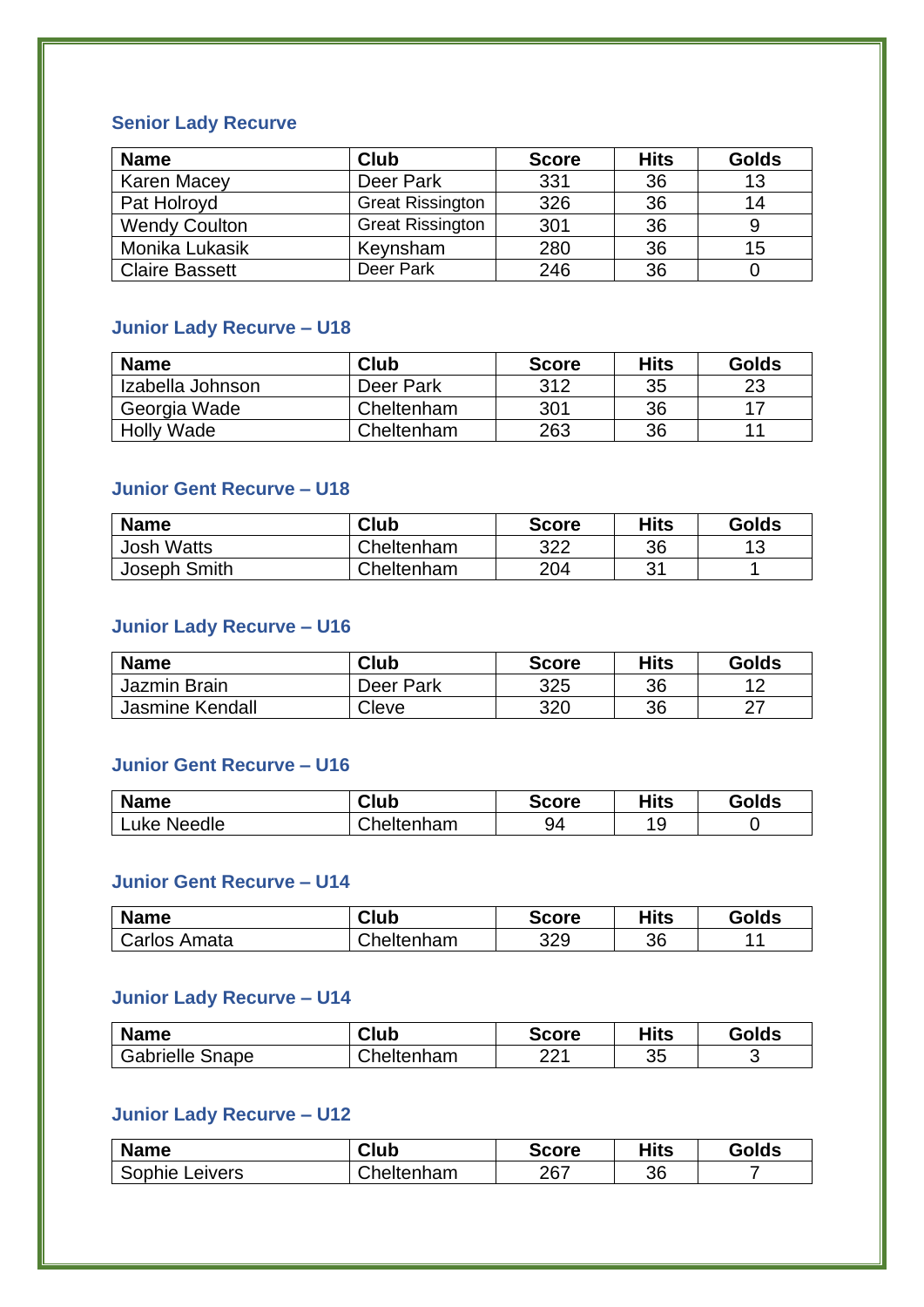### **Junior Gent Recurve – U12**

| <b>Name</b>          | Club       | <b>Score</b> | Hits | <b>Golds</b> |
|----------------------|------------|--------------|------|--------------|
| <b>Isaac Sheldon</b> | Deer Park  | 243          | 35   |              |
| <b>Andrew Warner</b> | Cleve      | 232          | 36   |              |
| Maximilian Ord       | Cheltenham | 232          | 36   |              |

## **Senior Lady Barebow**

| <b>Name</b>     | Club      | <b>Score</b> | <b>Hits</b> | <b>Golds</b> |
|-----------------|-----------|--------------|-------------|--------------|
| Vanessa Crang   | Deer Park | 332          | 36          | 28           |
| Catherine Lygoe | Deer Park | 324          | 36          |              |
| Liz Dalton      | Deer Park | 303          | 36          |              |

## **Senior Gents Barebow**

| <b>Name</b>           | Club      | <b>Score</b> | <b>Hits</b> | <b>Golds</b> |
|-----------------------|-----------|--------------|-------------|--------------|
| Rob Lygoe             | Deer Park | 343          | 36          | 23           |
| John Dalton           | Deer Park | 324          | 36          | 12           |
| James Powell-Chandler | Keynsham  | 292          | 36          | 21           |
| Roger Crang           | Deer Park | 286          | 36          |              |
| <b>Chris Cardwell</b> | Keynsham  | 284          | 36          | 19           |
| <b>Paul Bassett</b>   | Deer Park | 236          | 34          |              |

## **Junior Lady Barebow – U18**

| <b>Name</b>    | Club     | <b>Score</b> | Hits     | <b>Golds</b> |
|----------------|----------|--------------|----------|--------------|
| Caitlin Hendry | Keynsham | 204          | ാറ<br>ັ້ |              |

## **Junior Lady Barebow – U16**

| <b>Name</b>          | <b>Club</b> | <b>Score</b> | <b>Hits</b> | <b>Golds</b> |
|----------------------|-------------|--------------|-------------|--------------|
| <b>Emily Summers</b> | Deer Park   | 312          | 36          |              |
| Hattie Lygoe         | Deer Park   | 301          | 36          |              |

#### **Junior Gent Barebow – U14**

| <b>Name</b> | Club  | <b>Score</b> | <b>Hits</b> | Golds |
|-------------|-------|--------------|-------------|-------|
| Jack Palmer | eveاب | 269          | 36          |       |

### **Junior Lady Barebow – U12**

| <b>Name</b>          | Club      | <b>Score</b> | <b>Hits</b> | <b>Golds</b> |
|----------------------|-----------|--------------|-------------|--------------|
| <b>Milly Whittle</b> | Deer Park | 256          | 36          |              |